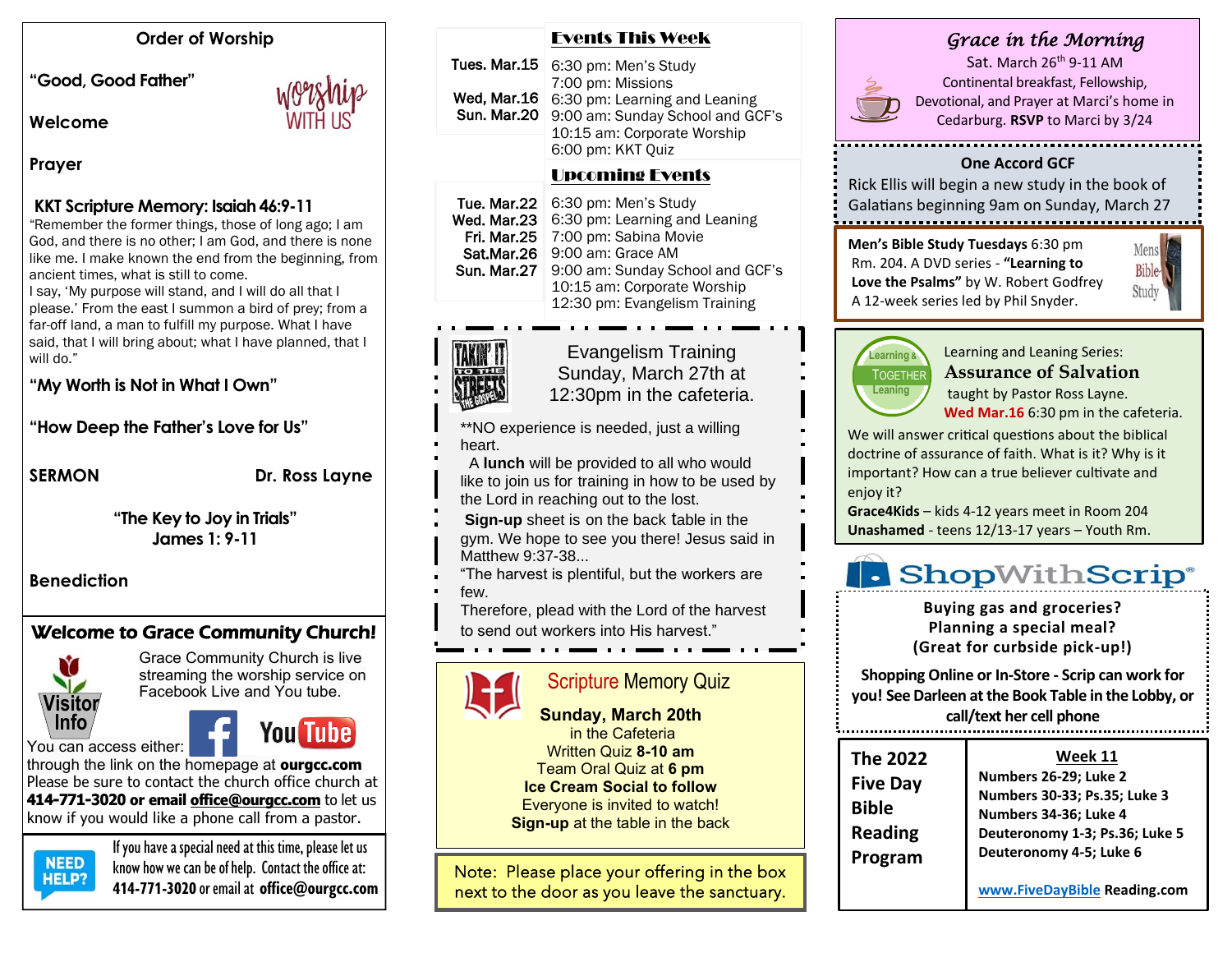#### ANNIVERSARIES

**Mar.12:** Jim and Lori Reynolds **Mar.13:** Jeff and April Smith **Mar.29:** Doug & Marci Ferrell,Dean & Brenda Mertins

#### **BIRTHDAYS**

**Mar.14:** Jamilla Phillipson, Shyla Pitel **Mar.15:** Dorothy Alex **Mar.17:** Kathy Ellenbecker **Mar.18:** Sharon McGuire **Mar.19:** Miles Simmons, Dale Stefanich **Mar.20:** Melody Castro **Mar.22:** Rhys Ivy, Mark Swan

#### *Today I will pray for:*

#### **Our Church Family**

- **\* Alan M. -** healing
- **\* Kathleen C. –** Healing
- **\* Tim C-** Healing
- **\* David S –** Healing, regain strength
- **\* Ben S.** Healing
- **\* Rae Ann -** Healing
- **\* Roxanne L**  Strength
- **\* Benedicto M -** Healing
- **\* Angela T -** Healing
- **\* Linda G -** Slow progression of disease & symptoms
- \* **Mary H**  Healing
- **\* Kate G –** Healing
- **\* Andrew G -** Serving in the Army.
- **\* Strong marriages at GCC**
- **\* Church members & attendees without jobs**
- **\* Lost friends & family**

#### **Missionaries Serving Locally & Overseas:**

- \* **Tige and Renee Smith** Cambodia
- **\* SBC Gerson Reyes –** Mexico City, Mexico
- **\* Victor A - MERF** Cyprus, Egypt, & Middle East
- **\* Grace H, Tim T -** Philippines
- **\* Samuel M -** Romania
- **\* Eugeniusz T -** Poland Ukraine Relief
- **\* Nate Muse Family -** Australia
- **\* Regan & Mellie M Family**  South Africa
- **\* SBC Africa Representatives – Bayak; Radi I.,**
- **Prosper, Simon S.**
- **\* SBC Myanmar Representative - Henry L-**
- **\* SBC India Rep. - Kishore, Prasanna Kumar, Gumadi Ebenezer**
- **\* Jarrett, Joel, Jeff M., Phil. -** Grace to the Streets
- **\* Milwaukee Rescue Mission**
- **\* WVCY Radio WI USA**



**Sunday Morning GCF & Sunday School Groups One Accord GCF -** Rm. 306 - Led by Rick Ellis **New Life GCF -** cafeteria – Led by Doug Ferrell– in Ephesians **Sunday School:**

**PreK-6years -** Rm 207 - Melissa Layne/ Karen Donohoo **7-12 years -**Library - Ariail Layne and helper

### **Helpers for Today**

**Opening Prayer:** Todd Clemins **Sunday School:** Rotating Schedule **Nursery:** Ariail Layne, Kiddy Jones **Children's Church:** Lynne Chambers, Bette Milhans **Greeters:** Todd and Jovelyn Clemins, Don & Anita Weinzatl, Marci Ferrell, Angie Langer

#### **Helpers for March 20**

 **Children's Church:** Debbie O'Brien, Renae Ebert **Opening Prayer:** Al Piggott **Sunday School:** Rotating Schedule **Nursery:** Anita Weinzatl, Mickey Frank **Greeters:** Al and Mary Piggott, Martin and Anna Ehret, Jan Bergersen, Heather Holoubek

# **Praise Team**

John Jaquez (leader), Tim & Suzanne Caldwell, Tim & Judi Kasun, Al Piggott, Melissa Piggott, Jeff & April Smith

# **Technical and Sound**

Jesse Ceron, Kurt Sonnenburg, Dean Mertins

 **GCC Giving**



**Last Week 2022: \$7,020.00 Last Week 2021: \$5,828.00 YTD 2022: \$54,395.15 YTD 2021: \$58,077.00 Poland/Ukraine - \$6,426.00**

# **Invest In a Vision:**

Special offerings are given for the GCC building fund. To donate, write **Invest in A Vision** (IIAV) on memo line of your check. **Last Week: \$75.00 Total Received: \$314,090.82 SCRIP: Total Profit for Jan.-Feb. 2022 - \$427.01 Total Profit for Jan. - Dec. 2021: \$3,280.42**



March 13th, 2022



# SERMON:

# **"THE KEY TO JOY IN TRIALS"**

Presented by:

Dr. Ross Layne

*"Let the lowly brother boast in his exaltation and the rich in his humiliation" James 1:9*